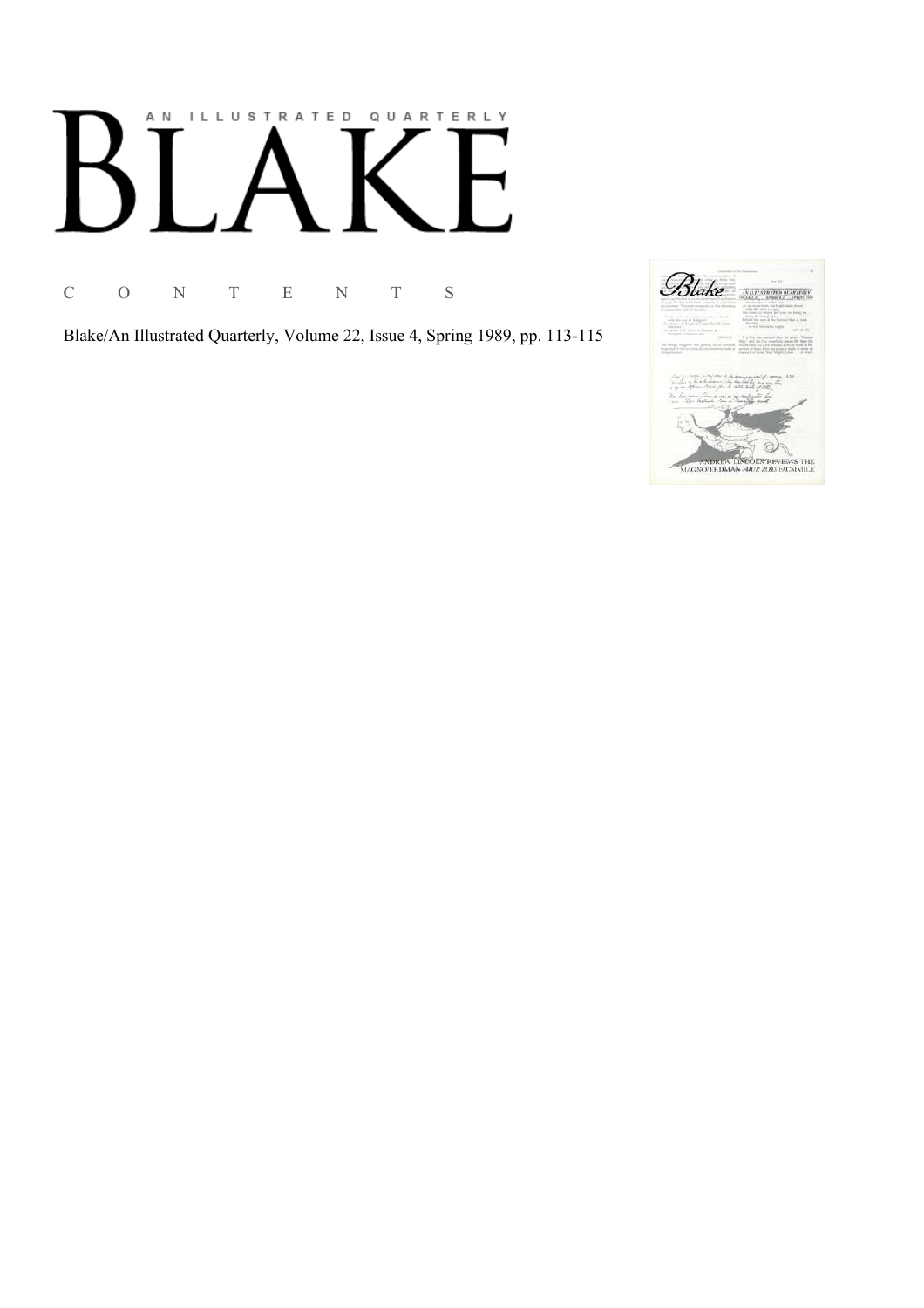#### *Commentary on the Illuminations*

1). The transformation of from what we think they ie repla [ng of our dead he engraving all! 'tis wench the counterpoint to the text of page 81, but used here it serves as a positive illumination. Tharmas recognizes in this threshing

of empire the end of Mystery:

- Art thou she that made the nations drunk with the cup of Religion?
- Go down, ye Kings & Councellors & Giant Warriors! . . .
- Go down with horse & Chariots & Trumpets of hoarse war!

 $(134:6-9)$ 

The design suggests that getting rid of crowned kings and of sun worship are simultaneous tasks of reorganization.

*Page 134* 

# "HIS CROWN OF THORNS FELL FROM HIS HEAD." *AN ILLUSTRATED QUARTERLY*<br> *VOLUME<sub>D</sub>22<sub>g</sub>* to NUMBER 4<sub>n</sub> Man<sup>SPRING</sup> 1989

become less," said Luvah As he arose from the bright feast drunk

with the wine of ages. His crown of thorns tell from his head; he hung his living Lyre

Behind the seat of the Eternal Man & took his way . . .

. . . to the Vineyards bright.

(135:21-25)

If a Zoa has learned this, *for* every "Eternal Man," and the Zoa cheerfully leaves the feast (he will be back; his Lyre remains alive) to work as the servant of Man, then the artist is ready to show us that each of these "Four Mighty Ones .. . in every

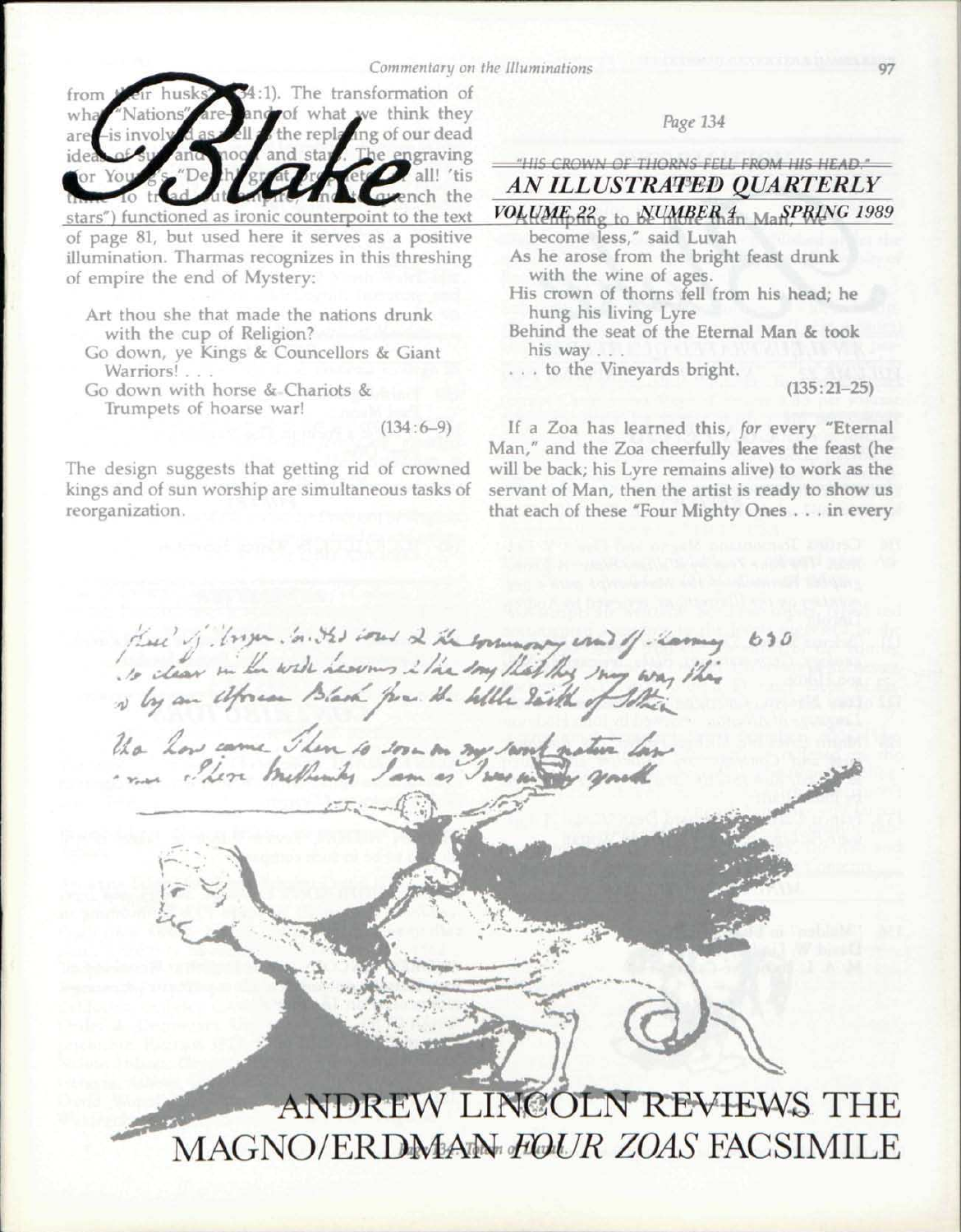

*AN ILLUSTRATED QUARTERLY VOLUME 22 NUMBER 4 SPRING 1989* 

*CONTENTS* 

#### *REVIEWS*

- 116 Cettina Tramontano Magno and David V. Erdman. The Four Zoas by William Blake: A Photo*graphic Facsimile of the Manuscript with Commentary on the Illustrations,* reviewed by Andrew Lincoln
- 121 Tadeusz SJawek. *The Outlined Shadow: Phenomenology, Grammatology, Blake,* reviewed by Nelson Hilton
- 122 Lucy Newlyn. *Coleridge, Wordsworth, and the Language of Allusion,* reviewed by John Hodgson
- 124 Morris Eaves and Michael Fischer, eds. *Romanticism and Contemporary Criticism* and Arden Reed, ed. *Romanticism and Language,* reviewed by John Grant
- 133 Francis Curtis and Richard Dean. *Blake: A Software Package,* reviewed by David Worrall

#### *MINUTE PARTICULAR*

136 "Maiden" in Blake's *Jerusalem*  David W. Lindsay and M. A. L. Locherbie-Cameron



#### *DISCUSSIONS*

- 139 Finishing Blake Paul Mann
- 142 Is There a Poem in This Manuscript? Peter Otto

#### *POETRY*

145 LOCK/LUCK by Warren Stevenson

#### *NEWSLETTER*

146 *Romanticism and Imagination in Australia, Carolinas Symposium on British Studies* 

# *CONTRIBUTORS*

JOHN E. GRANT, Professor of English at the University of Iowa, is co-editor of the Norton Critical Edition of *Blake's Poetry and Designs.* 

NELSON HILTON, Review Editor of *Blake,* is still pleased to be in such company.

JOHN A. HODGSON'S *Coleridge, Shelley, and Transcendental Inquiry* (U Nebraska P) is forthcoming in early 1989.

ANDREW LINCOLN teaches English at Westfield College, University of London. He is currently preparing a commentary on *The Four Zoas.* 

Cover photo is taken from the Magno/Erdman *FourZoas* facsimile. ©1988 Morris Eaves and Morton D. Paley